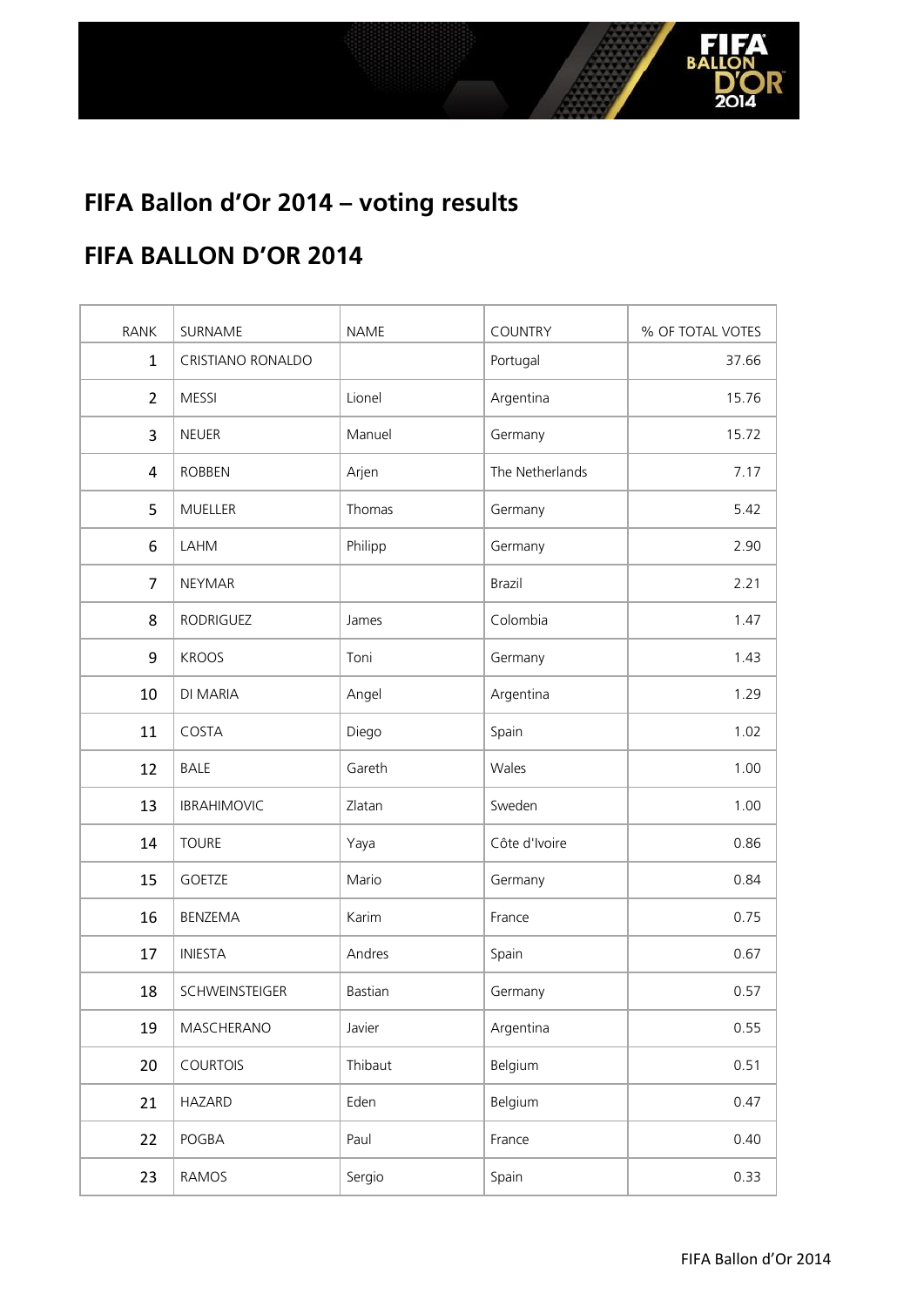

#### **FIFA WOMEN'S WORLD PLAYER 2014**

| RANK           | SURNAME        | NAME     | <b>COUNTRY</b> | % OF TOTAL VOTES |
|----------------|----------------|----------|----------------|------------------|
| $\mathbf{1}$   | <b>KESSLER</b> | Nadine   | Germany        | 17.52            |
| 2              | <b>MARTA</b>   |          | Brazil         | 14.16            |
| 3              | <b>WAMBACH</b> | Abby     | <b>USA</b>     | 13.33            |
| $\overline{4}$ | ANGERER        | Nadine   | Germany        | 13.16            |
| 5              | <b>MIYAMA</b>  | Aya      | Japan          | 10.48            |
| 6              | <b>NECIB</b>   | Louisa   | France         | 7.18             |
| $\overline{7}$ | KAWASUMI       | Nahomi   | Japan          | 6.51             |
| 8              | <b>BOQUETE</b> | Veronica | Spain          | 6.15             |
| 9              | <b>SCHELIN</b> | Lotta    | Sweden         | 6.06             |
| 10             | <b>FISCHER</b> | Nilla    | Sweden         | 5.45             |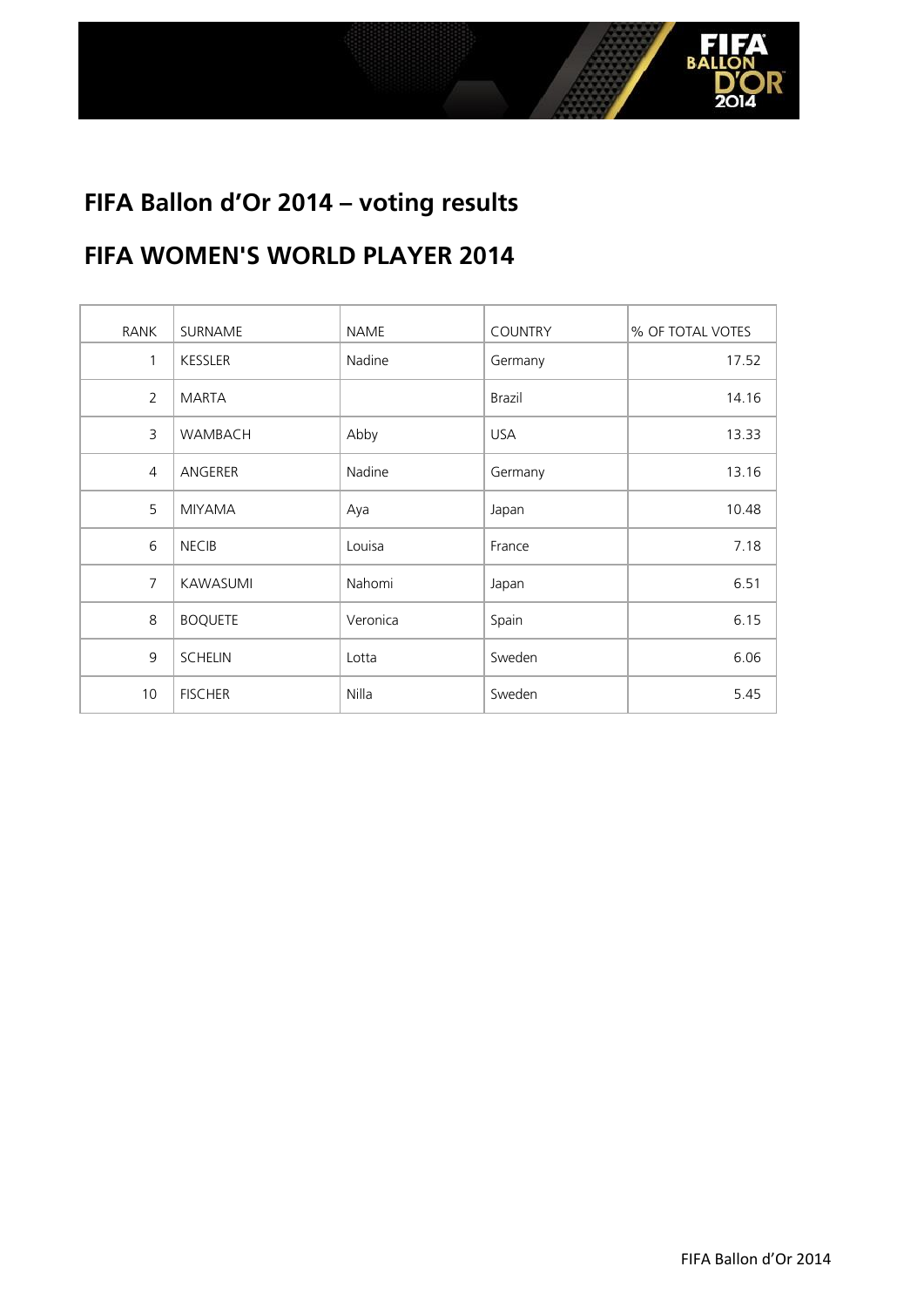

#### **FIFA WORLD COACH MEN'S FOOTBALL 2014**

| RANK           | SURNAME          | <b>NAME</b> | <b>COUNTRY</b>  | % OF TOTAL VOTES |
|----------------|------------------|-------------|-----------------|------------------|
| 1              | <b>LOEW</b>      | Joachim     | Germany         | 36.23            |
| $\overline{2}$ | ANCELOTTI        | Carlo       | Italy           | 22.06            |
| 3              | SIMEONE          | Diego       | Argentina       | 19.02            |
| $\overline{4}$ | <b>GUARDIOLA</b> | Pep         | Spain           | 8.67             |
| 5              | <b>MOURINHO</b>  | Jose        | Portugal        | 6.16             |
| 6              | <b>VAN GAAL</b>  | Louis       | The Netherlands | 3.15             |
| $\overline{7}$ | SABELLA          | Alejandro   | Argentina       | 2.21             |
| 8              | <b>CONTE</b>     | Antonio     | Italy           | 1.12             |
| 9              | <b>KLINSMANN</b> | Juergen     | Germany         | 0.71             |
| 10             | PELLEGRINI       | Manuel      | Chile           | 0.67             |